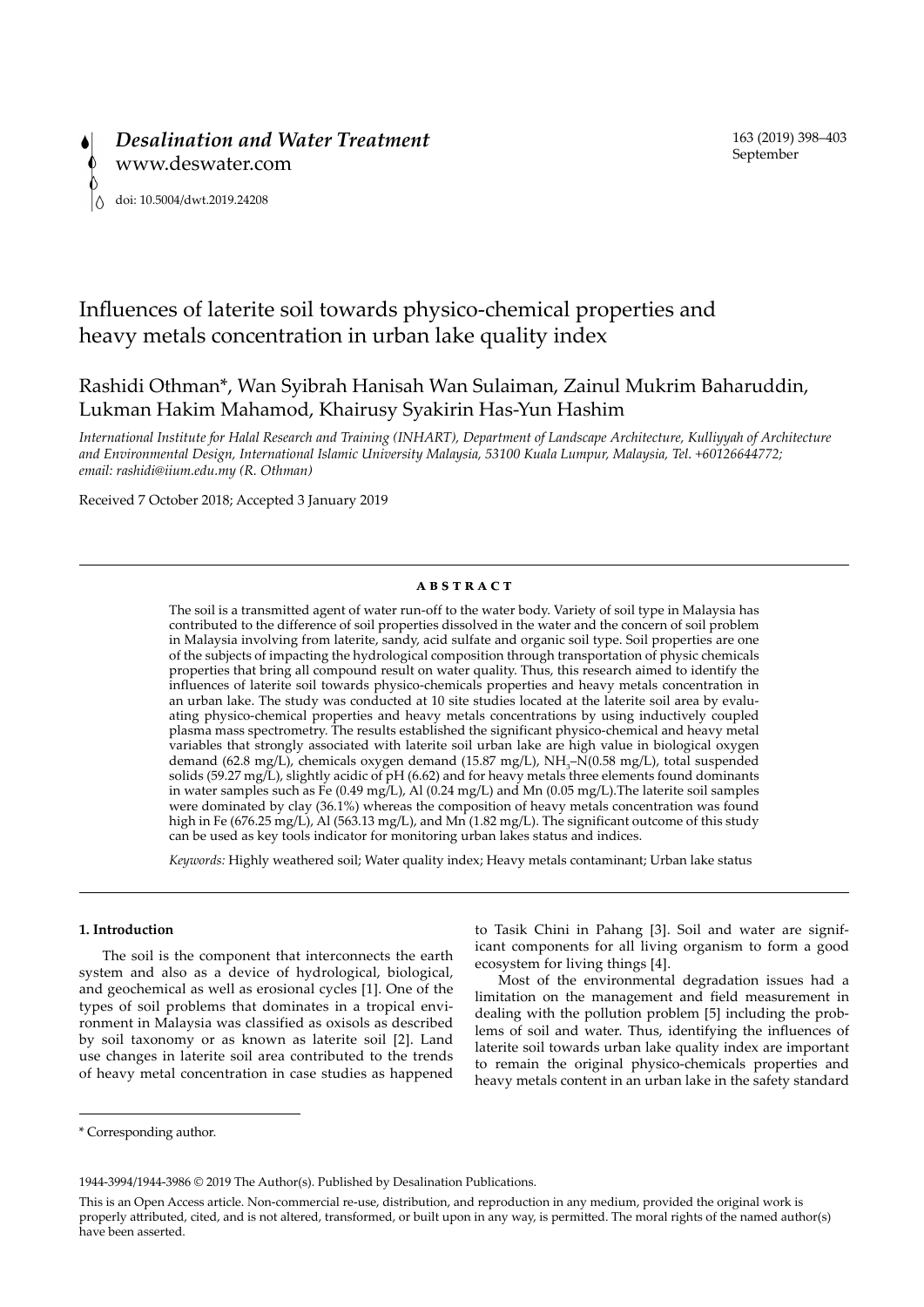for references of environmental management in future. The physico-chemical properties of the different soil types have different indicators that affect the water bodies surrounding. Water quality degradation also has a strong connection with the toxicity of heavy metals that runoff from the soil surface. To achieve this objective 10 selected urban lake at laterite soil land area was selected to evaluate and further investigate.

## **2. Materials and methods**

## *2.1. Study area and sampling design*

According to Reconnaissance soil Map Peninsular Malaysia by Agricultural Department 2015, the laterite soil area mostly located in urban land areas such as Kuala Lumpur, Melaka, Seremban, Mentakab, and Port Dickson. It also has been reported by Geological Society of Malaysia that shown in their illustration about the widespread of laterite in the lowland area of Malaysia that normally occur in few situations such as flat alluvial, hill summits, gently undulating country and foot slopes with erosion resistance [6]. The samples were taken from the site of water bodies and soil surrounded by respected water bodies. For an overall assessment, 10 areas were selected with 10 points of the water sample and soil sample for each area. Consequently, a total of 100 water sampling and 100 soils sampling were collected. The identified urban lake for laterite soil land area was listed below:

- *L1*: Taman Tasik Ampang Hilir, Kuala Lumpur (3°09'14.9"N 101°44'40.9"E)
- *L2*: Taman Tasik Titiwangsa, Kuala Lumpur (3°10'41.1"N 101°42'19.0"E)
- *L3*: Taman Tasik Manjalara, Kuala Lumpur (3°11'39.8"N 101°37'39.6"E)
- *L4*: Taman Tasik Ayer Keroh, Melaka (2°16'26.7"N 102°18'06.2"E)
- *L5*: Taman Tasik Bandar Kuantan, Pahang (3°50'10.0"N 103°17'48.5"E)
- *L6*: Tasik Chanting Mentakab, Pahang (3°28'01.4"N 102°20'59.8"E)
- *L7*: Taman Tasik Seremban, Negeri Sembilan (2°43'17.1"N 101°56'36.2"E)
- *L8*: Tasik Spring Hill Port Dickson, Negeri Sembilan (2°36'08.5"N 101°51'38.9"E)
- *L9*: Tasik Taman Botanic Klang, Selangor (2°59'34.1"N 101°27'11.0"E)
- *L10*: Tasik Bandar Bukit Raja Klang, Selangor (3.089347, 101.434981)

## *2.2. Water sampling preparation*

The water sample was collected about 10 cm below the water surface [7] at 10 different points for each selected area and due to limited instruments for experiments, the sampling takes a long time to accumulate of total 100 water samples from January to March 2017. The characteristic of water bodies for sampling should be stagnant such as the mechanism of the lake. Surface water samples were collected using HDPE bottles [8]. The whole water sample was preserved in icebox during the time and all the way to the laboratory for analysis. Further analysis on heavy metals in water were analyzed after digestion using microwave digester D startup following US EPA 3015 method for water sample with 1,200 W maximum power for 10 vessels at 20 min digestion process and 45 mL water samples with 5 mL 65% nitric acid.This while, the solutions were further analyzed by using inductively coupled plasma mass spectrometry (ICP-MS) for heavy metals detection with triplicates each point of samples.

## *2.3. Soil sampling and preparation*

Soil samplings were collected at 1 m from the lakeside out of 10 points around the lake with a 30 cm depth. Afterward, the samples were air dried at 60°C for a week and ground before being sieved (2.00 mm) then were stored in a sampling bag. All samples out of 10 points were homogenized to be in one sampling container. Each soil sample was analyzed for identifying soil texture, dry pH, organic carbon (OC) and cation exchange capacity (CEC) in the laboratory. Afterward, heavy metal analysis for soil was conducted with 0.5 g sample which was accurately weighed and placed into the vessels before digesting using microwave digester D start following the method US EPA 3051 for soil with 10 mL nitric acid and 1,200 W maximum power. The duration required was 35 min for overall digestion and cooling process. The solutions were further used for heavy metal analysis by using ICP-MS.

#### **3. Results**

#### *3.1. Physico-chemical properties*

The physico-chemical analyses for water are presented in Table 1 established a significant result ( $p < 0.0001$ ) and showed the high value of average in biological oxygen demand (BOD) (62.8 mg/L) and chemical oxygen demand (COD) (15.87 mg/L). Both measuring tools are indicators that the water was polluted and in addition on the value  $NH<sub>3</sub>-N$  $(0.58 \text{ mg/L})$ , total suspended solids (TSS)  $(59.27 \text{ mg/L})$ , slightly acidic pH (6.62) that contributed to the overall water quality index (WQI) that placed under polluted class IV. Meanwhile, the result of soil samples presented in Table 2 obtained the value of clay (36.1%) dominant in the soil sample and the average of the soil dry pH was acidic (5.99). In addition to that, OC result found is low with an average value of 0.99 mg/L and CEC result found varies and the average was 13.53 mol/kg.

#### *3.2. Heavy metals analysis*

The result obtained from the analysis of heavy metals from ICP-MS in Table 3 show that several significant elements in Al, Cr, Mn, Fe, Ni and Zn were found in a water sample in laterite soil land area. Based on the classification of WQI established by Department of Environment, the higher class of heavy metals achieved by Fe (0.49 mg/L) and Al (0.24 mg/L) that categorized under class IV and following by Zn (0.02 mg/L), Mn (0.05 mg/L), Cr (0.01 mg/L) that each of the elements classified under class III and Ni (0.01 mg/L) classified under class II.

For soil sample, as shown in Table 4, the concentration of heavy metals was found according to the significant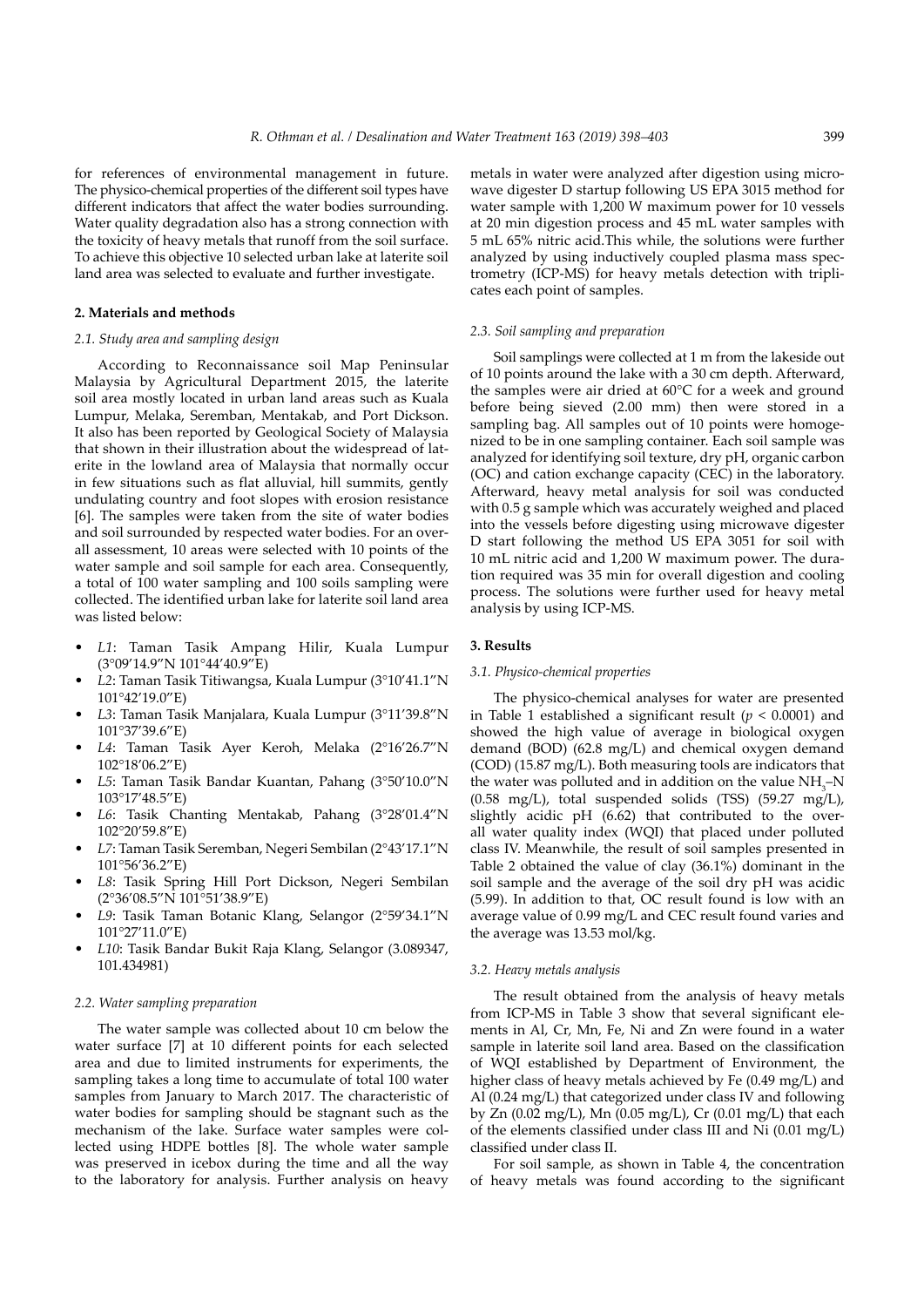| Table 1             | Physico-chemical properties for water quality in laterite |                  | soil                |                 |                  |                  |                  |                      |                  |                   |                    |
|---------------------|-----------------------------------------------------------|------------------|---------------------|-----------------|------------------|------------------|------------------|----------------------|------------------|-------------------|--------------------|
| Location            | $\Box$                                                    | $\mathbf{L}$     | L <sub>3</sub>      | $\overline{14}$ | $\overline{L}$   | 97               | $\overline{L}$   | $^{8}$               | $\overline{0}$   | 110               | Average            |
| Ę                   | $6.95 \pm 0.4$                                            | $5.8 \pm 0.3$    | $7.5 \pm 0.3$       | $5.9 \pm 0.1$   | $6.1 \pm 0.3$    | $6.4 \pm 0.06$   | $5.8 \pm 0.3$    | $5.9 \pm 0.17$       | $6.8 \pm 0.26$   | $7.0 \pm 0.1$     | $6.62 \pm 1.01$    |
| 0Q                  | $0.66 \pm 0.12$                                           | $2.46 \pm 1.3$   | $4.76 \pm 3.2$      | $22.15 \pm 7.8$ | $21 \pm 6.1$     | $14.5 \pm 3.9$   | $16.4 \pm 3.7$   | $10.8 \pm 1.7$       | $6.4 \pm 1.12$   | $15.2 \pm 2.5$    | $11.53 \pm 7.31$   |
| БOІ                 | $52.75 \pm 3.66$                                          | $49.52 \pm 1.98$ | $49.71 \pm 2.37$    | $54.8 \pm 4.3$  | 61.98            | $56.38 \pm 4.71$ | $65.49 \pm 5.31$ | $66.55 \pm 3.36$     | $90.68 \pm 2.82$ | $80.22 \pm 6.51$  | $62.8 \pm 13.57$   |
| GOD                 | $34 \pm 10.1$                                             | 6 ± 2            | $24.67 \pm 2.3$     | $14 \pm 4.58$   | $1.67 \pm 0.58$  | $14.67 \pm 5.5$  | $4.67 \pm 1.5$   | $2 \pm 0$            | $27.67 + 5.9$    | $34 \pm 8.5$      | $15.87 \pm 13.37$  |
| T <sub>S</sub> S    | $134.35 \pm 0.31$                                         | $47.74 \pm 0.31$ | $199.67 \pm 0.25$   | $23.67 \pm 01$  | $39.28 \pm 0.15$ | $21.99 \pm 0.31$ | $20.18 \pm 0.15$ | $3.74 \pm 0.15$      | $0.36 \pm 0.15$  | $101.36 \pm 0.04$ | $59.27 \pm 65.28$  |
| スーピス                | $0.53 \pm 0.05$                                           | $0.24 \pm 0.05$  | $0.12 \pm 0.03$     | $0.61 \pm 0.01$ | $0.61 \pm 0.13$  | $0.28 \pm 0.07$  | $0.16 \pm 0.12$  | $0.17 \pm 0.01$      | $0.37 \pm 0.09$  | $2.7 \pm 0.1$     | $0.58 \pm 0.77$    |
| WQI Class           | Class IV                                                  | Class IV         | Class IV            | Class IV        | Class IV         | Class IV         | $\Box$ ass $\Pi$ | $\Box$ ass $\rm III$ | Class IV         | Class V           | Class IV           |
|                     | Overall heavy metal concentration in water                |                  |                     |                 |                  |                  |                  |                      |                  |                   |                    |
| Location            | コ                                                         | $\overline{12}$  | 4<br>$\mathbf{L}^3$ | L5              | 97               | $\Box$           | $^{8}$           | $\overline{0}$       | Mean<br>10       |                   | Standard deviation |
| $\mathbf{A}$ (mg/L) |                                                           | 0.01             | Ξ.<br>0.04          | 0.06            | 0.06             | 0.40             | 1.02             | 0.51                 | $0.24*$<br>0.07  | 0.34              |                    |
| Cr(mg/L)            |                                                           |                  |                     |                 |                  | 0.01             |                  | Ï                    | $0.01*$          |                   |                    |
| $Mn$ (mg/L          |                                                           |                  | ē<br>0.04           | 0.06            | 0.03             | 0.01             | 0.16             | 0.02                 | $0.05*$<br>0.03  | 0.05              |                    |
| Fe $(mg/L)$         |                                                           | 0.04             | 0.10<br>0.09        | 0.30            | 0.34             | 0.83             | 1.83             | 0.67                 | $0.49*$<br>0.16  | 0.57              |                    |
| $Co$ (mg/L)         |                                                           |                  |                     |                 | $\overline{1}$   | $\overline{1}$   | $\overline{1}$   |                      | $\Xi$            |                   |                    |
| Ni(mg/L)            |                                                           |                  |                     | 0.01            | $\overline{1}$   | I                | $\overline{1}$   |                      | $0.01*$          | 0.00              |                    |
| $Cu$ (mg/L)         |                                                           |                  | 0.00                |                 |                  |                  |                  |                      | $\Xi$            |                   |                    |

|                                                                                                                                                                                                                                                                                                                                                                                                                                         | $\overline{14}$               | $\overline{1}$        | $\mathfrak{L}$              | $\overline{L}$                           | $^{18}$        | $\mathfrak{g}_1$  | 10 <sub>1</sub>          | Mean | Standard deviation |
|-----------------------------------------------------------------------------------------------------------------------------------------------------------------------------------------------------------------------------------------------------------------------------------------------------------------------------------------------------------------------------------------------------------------------------------------|-------------------------------|-----------------------|-----------------------------|------------------------------------------|----------------|-------------------|--------------------------|------|--------------------|
| $\begin{array}{cccccc} \text{Location} & & & & & & & & & \text{L1} & & & \text{L2} & & & \text{L3} \\ \text{Location} & & & & & & & & & & \text{D04} & & & \text{D1} \\ \text{Cr} \ (\text{m} \text{g} / \text{L}) & & & & & & & \text{D104} & & \text{D204} \\ \text{Kn} \ (\text{m} \text{g} / \text{L}) & & & & & & \text{D104} & & \text{D104} \\ \text{Fe} \ (\text{m} \text{g} / \text{L}) & & & & & \text{D104} & & \text{D109}$ | $\overline{0}$ .              | 0.06                  |                             |                                          | 1.02           | 0.51              | 0.07                     |      |                    |
|                                                                                                                                                                                                                                                                                                                                                                                                                                         |                               | $-0.06$<br>0.30       | $0.06$<br>$-0.03$<br>$0.34$ | $0.5008$<br>$0.5008$                     | $-0.33$        | $\frac{30}{0.67}$ | $-0.03$<br>0.16          |      |                    |
|                                                                                                                                                                                                                                                                                                                                                                                                                                         | $\frac{5}{0.01}$              |                       |                             |                                          |                |                   |                          |      |                    |
|                                                                                                                                                                                                                                                                                                                                                                                                                                         |                               |                       |                             |                                          |                |                   |                          |      |                    |
|                                                                                                                                                                                                                                                                                                                                                                                                                                         |                               |                       |                             |                                          | $\overline{1}$ | $\bar{\rm T}$     | $\frac{1}{2}$ .          |      |                    |
|                                                                                                                                                                                                                                                                                                                                                                                                                                         | $\overline{1}$ $\overline{0}$ |                       | $1 + 1 = 0.01$              | $\hat{\Gamma}=\hat{\Gamma}=\hat{\Gamma}$ |                | $\overline{1}$    |                          |      |                    |
|                                                                                                                                                                                                                                                                                                                                                                                                                                         |                               | $\overline{0}$        |                             |                                          | $\overline{5}$ | $\mathbf{I}$      | $\bar{\Gamma}$           |      |                    |
|                                                                                                                                                                                                                                                                                                                                                                                                                                         | 0.02                          |                       |                             | 0.02                                     |                | I                 | $\overline{\phantom{a}}$ |      |                    |
|                                                                                                                                                                                                                                                                                                                                                                                                                                         | $\mathbf{L}$                  | $\bar{1}$ – $\bar{1}$ | $\mathbf{I}$                | Ï                                        |                | L.                | $\mathbf{I}$             |      |                    |
|                                                                                                                                                                                                                                                                                                                                                                                                                                         | $\mathbf{I}$                  |                       | I                           | I                                        | I              | I                 | I                        |      |                    |

Analysis of variance ANOVA  $p < 0.0001$ . \*Analysis of variance ANOVA *p* < 0.0001.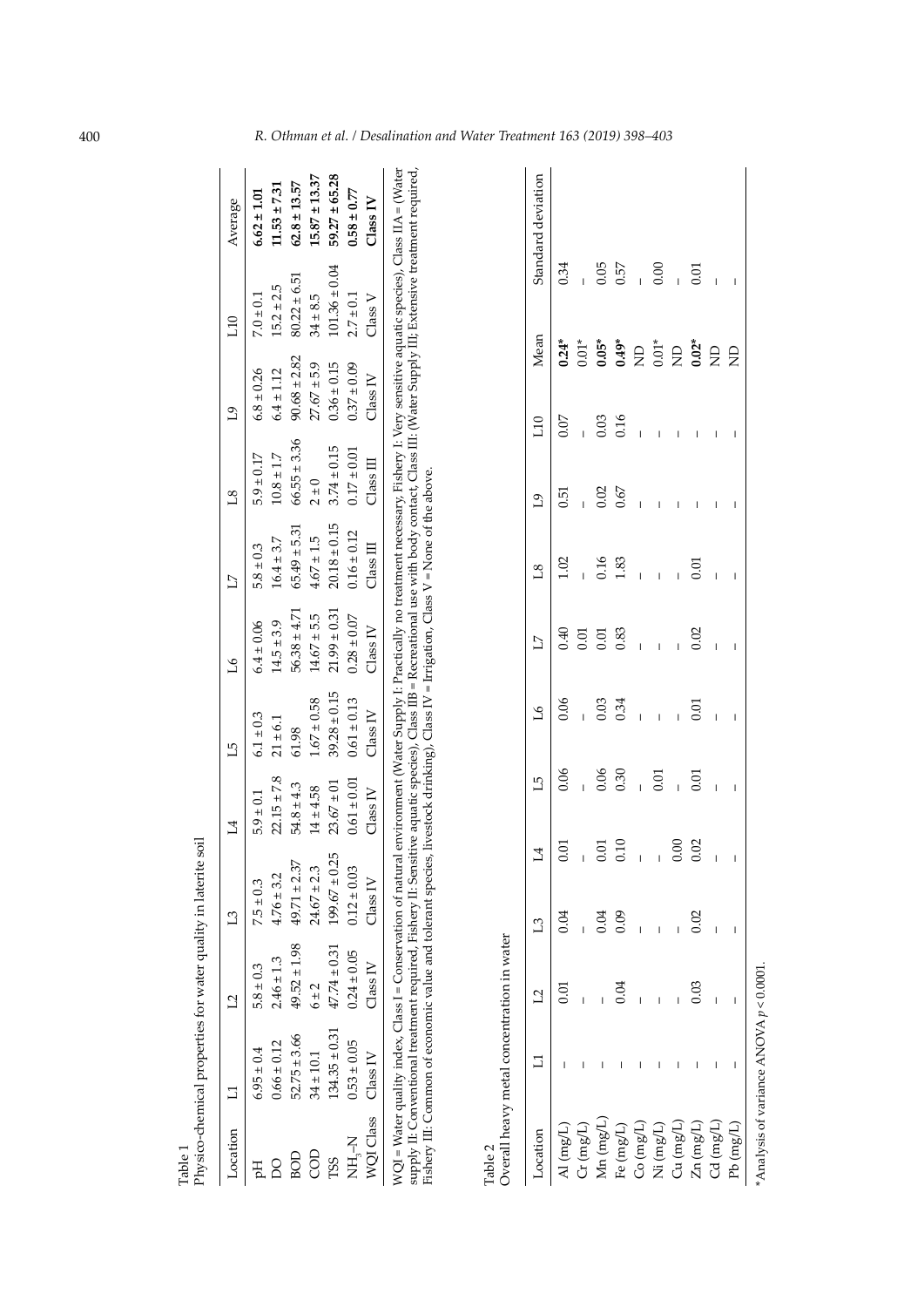| ocation     |       |       | $\mathsf{L}^3$ | 4                                   | $\overline{5}$                       | $\mathcal{L}$                                            | $\overline{L}$                                       | $^{18}$                                                      | $\overline{c}$                                                                     | 10                                                   | Mean                                             | Standard deviation                                                               |
|-------------|-------|-------|----------------|-------------------------------------|--------------------------------------|----------------------------------------------------------|------------------------------------------------------|--------------------------------------------------------------|------------------------------------------------------------------------------------|------------------------------------------------------|--------------------------------------------------|----------------------------------------------------------------------------------|
| Dry pH      | 8.05  | 7.15  | 6.93           |                                     |                                      |                                                          |                                                      |                                                              |                                                                                    |                                                      |                                                  |                                                                                  |
| 8           | 0.1   | 17    | 1.05           | 6.68<br>1.585<br>1.585<br>12 R 20 4 | 5.41<br>0.75<br>0.747<br>3.8 2 1 3.8 | $4.64$<br>$1.19$<br>$2.85$<br>$2.85$<br>$2.85$<br>$3.85$ | 5.18<br>1.01<br>1.42<br>5<br>5<br>9<br>$\frac{4}{9}$ | $4.77$<br>$1.21$<br>$7.0.97$<br>$7.8$<br>$2.9$<br>$8$<br>$8$ | $4.3$<br>$-1.07$<br>$-1.04$<br>$-1.04$<br>$-1.04$<br>$-1.04$<br>$-1.04$<br>$-1.04$ | $6.35$<br>$6.35$<br>$6.35$<br>$7.4$<br>$7.12$<br>$4$ | 5.99<br>0.99<br>13.53<br>24.50<br>26.10<br>36.10 | $1.25$<br>$0.26$<br>$0.5$<br>$0.5$<br>$0.5$<br>$0.5$<br>$0.5$<br>$0.5$<br>$0.77$ |
| CHC         | 17.81 | 11.65 | 9.47           |                                     |                                      |                                                          |                                                      |                                                              |                                                                                    |                                                      |                                                  |                                                                                  |
| Coarse sand |       | 34    | 36             |                                     |                                      |                                                          |                                                      |                                                              |                                                                                    |                                                      |                                                  |                                                                                  |
| ine sand    | 29    | 35    | 28             |                                     |                                      |                                                          |                                                      |                                                              |                                                                                    |                                                      |                                                  |                                                                                  |
| $\ddot{5}$  |       |       |                |                                     |                                      |                                                          |                                                      |                                                              |                                                                                    |                                                      |                                                  |                                                                                  |
|             |       |       |                |                                     |                                      |                                                          |                                                      |                                                              |                                                                                    |                                                      |                                                  |                                                                                  |

Table 3

The most significant elements were Fe (676.25 mg/L) and Al (563.13 mg/L). Afterwards, following by Mn (1.82 mg/L), Zn (1.14 mg/L), Cr (0.93 mg/L) and Ni (0.3 mg/L).

## **4. Discussion**

## *4.1. Relationship between physico-chemical properties towards WQI*

The analysis showed that the high acidic value in the result of pH in water indicates the high value in COD and BOD which affected the classification of water quality in laterite land area. The value of COD indicates the level of waste probably contributed from various sources such as industrial activities and the value of BOD signifies the level of pollution in water and indicates the requirement of extensive treatment before being used for any purposes [7]. The value of pH also represents the reactions that occur in water among the compound and the process particularly related to the compound of carbon dioxide that continual flux in regards to photosynthesis and respiration process that used by aquatic plants and aquatic organism as a factor that controls the acidity and the ion from carbonate and bicarbonate regulate alkalinity in water condition [9]. Another factor that contributed to the low level of pH was the atmosphere temperature on the site sampling [10]. In addition to that, the value of dissolved oxygen plays an important role as a medium for supporting the respiration of the aquatic organism and determines the level of water quality in water. Next, the value of TSS exceeded the recommended maximum limits proposed by National Water Quality Index which is from 25 to 50 mg/L.  $NH_{3}$ –N can be a reason of eutrophication that degraded the classes of water quality due to chemical pollutant that influences the high concentration of  $NH<sub>3</sub>-N$  [4]. The chemicals pollutant is one of the point sources of industrial activities at the surrounding of the sites that channel the effluents to the water bodies nearby. Besides, 43% of the rivers in Malaysia are polluted with  $NH_{3}$ –N [11].

## *4.2. Relationship between heavy metals and water quality*

The analysis of variances showed most of the selected elements for heavy metals evaluation was a highly significant difference  $(p < 0.0001)$  in most of the result except for Co, Cu, Cd and Pb. However, based on the WQI classification there were four elements that achieved a certain standard and will further concern which were Al, Mn, Fe and Zn. A first element that contributes to the highest class in WQI was the value of Al and greatly influenced by the level of pH and also significantly depending on several physico-chemicals and mineralogical process [12]. All the heavy metals in our atmosphere potentially dissolve in water, so it is possible that the water properties have a small number of metals. However, the excessive value of heavy metals from various point sources such as industrial and mining as occurred in Tasik Chini [3] that influence pollutants, intoxicants and harm to other living things as well as the ecosystem. One fact that was found describing the Al content more present in acidic soil and occurs in many silicate rocks after the process of oxidation and concentration of Al in pH 5 and above are very low because there is a small amount of Al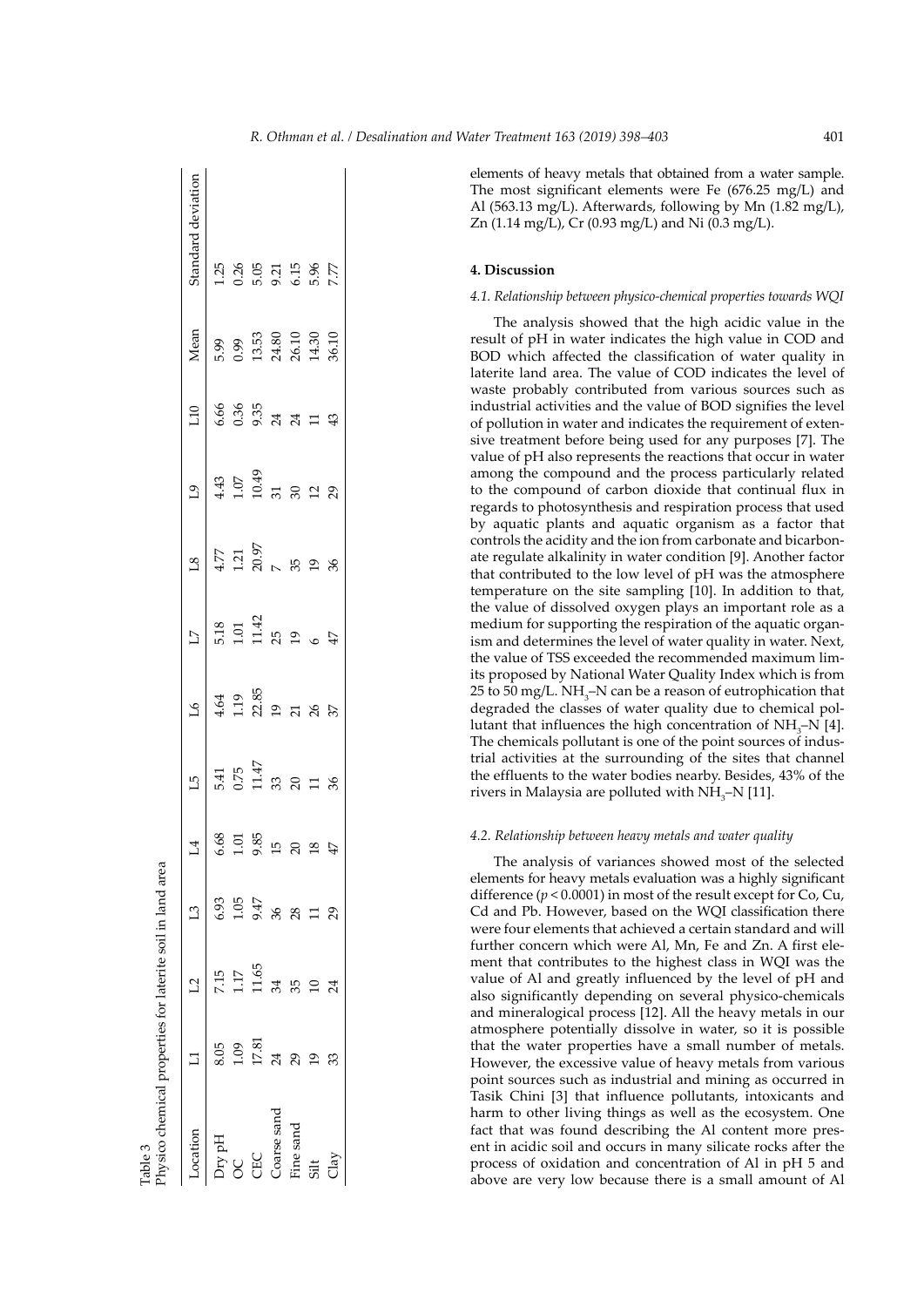| Overall heavy metals concentration in laterite soil<br>Table 4 |          |        |        |                                |                                                         |                                                                        |                                                                                       |                                                         |                                                                                      |                                                          |                                                                    |                                                            |
|----------------------------------------------------------------|----------|--------|--------|--------------------------------|---------------------------------------------------------|------------------------------------------------------------------------|---------------------------------------------------------------------------------------|---------------------------------------------------------|--------------------------------------------------------------------------------------|----------------------------------------------------------|--------------------------------------------------------------------|------------------------------------------------------------|
| ocation                                                        |          | 12     | L3     |                                | Ľ                                                       | पै                                                                     | $\overline{17}$                                                                       | $\overline{18}$                                         | e<br>L                                                                               | $\overline{10}$                                          | Mean                                                               | Standard deviation                                         |
| $\mathbf{u}\left(\text{mg/L}\right)$                           | 672.69   | 670.3  | 888.5  | 355.54                         |                                                         |                                                                        |                                                                                       |                                                         |                                                                                      |                                                          |                                                                    |                                                            |
| $\mathrm{Cr}\,(\mathrm{mg/L})$                                 | 0.08     | 0.18   | 0.02   |                                |                                                         |                                                                        |                                                                                       |                                                         |                                                                                      |                                                          |                                                                    |                                                            |
| $Mn$ (mg/L)                                                    | 5.44     | 0.53   | 0.87   | $3.63$<br>$3.14$<br>$1,117.94$ |                                                         |                                                                        |                                                                                       |                                                         |                                                                                      |                                                          |                                                                    |                                                            |
| Fe $(mg/L)$                                                    | 277.97   | 323.71 | 314.93 |                                |                                                         |                                                                        |                                                                                       |                                                         |                                                                                      |                                                          |                                                                    |                                                            |
| Co (mg/L)                                                      | 0.07     |        | 0.04   |                                |                                                         |                                                                        |                                                                                       |                                                         |                                                                                      |                                                          |                                                                    |                                                            |
| Ni $(\mathrm{mg/L})$                                           | 0.06     | 0.06   |        |                                | 363.81<br>1.01<br>0.79<br>593.3<br>0.03<br>0.32<br>1.97 | $149.26$<br>$0.25$<br>$2.36$<br>$760.05$<br>$0.05$<br>$0.47$<br>$0.47$ | $308.69$<br>$40.89$<br>$50.56$<br>$50.79$<br>$50.89$<br>$50.89$<br>$50.89$<br>$50.89$ | 399.36<br>0.71<br>1.3<br>481.56<br>0.02<br>0.39<br>1.66 | $1,422,41$<br>$2,73$<br>$2,58$<br>$1,958,04$<br>$1,03$<br>$0,38$<br>$0,38$<br>$1,75$ | $360.79$<br>0.63<br>0.62<br>0.88<br>0.80<br>0.73<br>0.36 | $563.13$ *<br>0.93*<br>1.82*<br>676.25*<br>0.30*<br>0.30*<br>1.14* | $370.69$<br>1.24<br>1.59<br>526.77<br>0.03<br>0.03<br>0.02 |
| $Cu \, (mg/L)$                                                 | 0.28     | 0.3    |        |                                |                                                         |                                                                        |                                                                                       |                                                         |                                                                                      |                                                          |                                                                    |                                                            |
| $Zn$ (mg/L)                                                    | 0.83     | 1.68   |        |                                |                                                         |                                                                        |                                                                                       |                                                         |                                                                                      |                                                          |                                                                    |                                                            |
| $Cd$ (mg/L)                                                    |          |        |        |                                | $\frac{1}{\sqrt{2}}$                                    |                                                                        |                                                                                       |                                                         |                                                                                      | $-0.25$                                                  |                                                                    |                                                            |
| ${\rm Pb}~({\rm mg}/{\rm L})$                                  | 14.<br>1 |        | 0.44   | 0.22                           | 0.09                                                    | 0.26                                                                   | 0.61                                                                                  | 0.55                                                    | 4.94                                                                                 |                                                          | 0.86                                                               | 1.54                                                       |
| *Analysis of variance ANOVA $p < 0.0001$ .                     |          |        |        |                                |                                                         |                                                                        |                                                                                       |                                                         |                                                                                      |                                                          |                                                                    |                                                            |

in neutral to alkaline soil or sediment that related to water body [9]. A next element found in a water sample in laterite soil land area was Cr. Cr is a common element that exists in the earth and natural water in very low level. Mn is also one of the common elements that come from point sources such as industrial alloy and give anthropogenic inputs that may have affected the soil texture including parent material and the concentration of Mn normally were higher than Cu and Zn on regards of the process oxidation, but Mn can be removed with Fe oxides during precipitation [13]. Moreover, heavy metals can be distributed and transported in water, soil, sediment or plants and spreading to the environments [14]. In fact, heavy metals originate from the earth and become toxicant to the environment without proper treatment and control [15].

## *4.3. Relationship of soil chemicals properties and water quality*

Soil properties have impact on the hydrological composition in a catchment or reservoir including lakes through sediments transportation of pollution that bring all compound result on water quality [7]. The result of soil texture showed the dominant percentage of texture in laterite soil was clay and followed by coarse sand, fine sand and silt. The amount of Cal in soil sample was very low and interrelated to the result of pH that falls in a group of acidic because there is sufficient Ca carbonate to neutralize the soil pH [16]. The amount of OC in soil was closely related to the soil texture as a result of impacting the dissolved organic in the water. Since the percentage of clay was higher in soil texture of laterite land area, the small particle of the soil influences the OC moving to the water during the runoff. It was supported in other studies that mentioned, the OC was very low at the sampling area as for the interaction between the land system and the water system surrounding that contribute to the OC cycle [7]. Measuring the OC on the soil sample was significant to avoid the unsafe soil quality and water quality for the benefit of other living things as well as for the public use in the urban area. The earth system was constructed with many key components including soil to control the hydrological, biological, geochemical and erosion cycle, but the exploitation of the resources had degraded the soil structure and soil quality that damaged the original function of the soil [1].

## *4.4. Relationship between heavy metals in soil and water quality*

The previous subtopic had discussed the relationship between heavy metal in water and water quality and subsequently, soil properties play a vital role in influencing the condition of water bodies nearby. Thus, sampling of the soil in the same area of water sample had taken were investigated. Based on the result, Fe and Al were found as the highest amount in the soil sample and can be as an indicator for laterite soil land area. The existence of Fe in the soil sample shows the oxido-reduction environment has taken place through translocation and installation of environmental material [17]. Moreover, the result of the soil texture that dominant by the percentage of clay reinforces the reason of the ability of soil properties and character in absorbing the particle from the environment and give a gross indication for